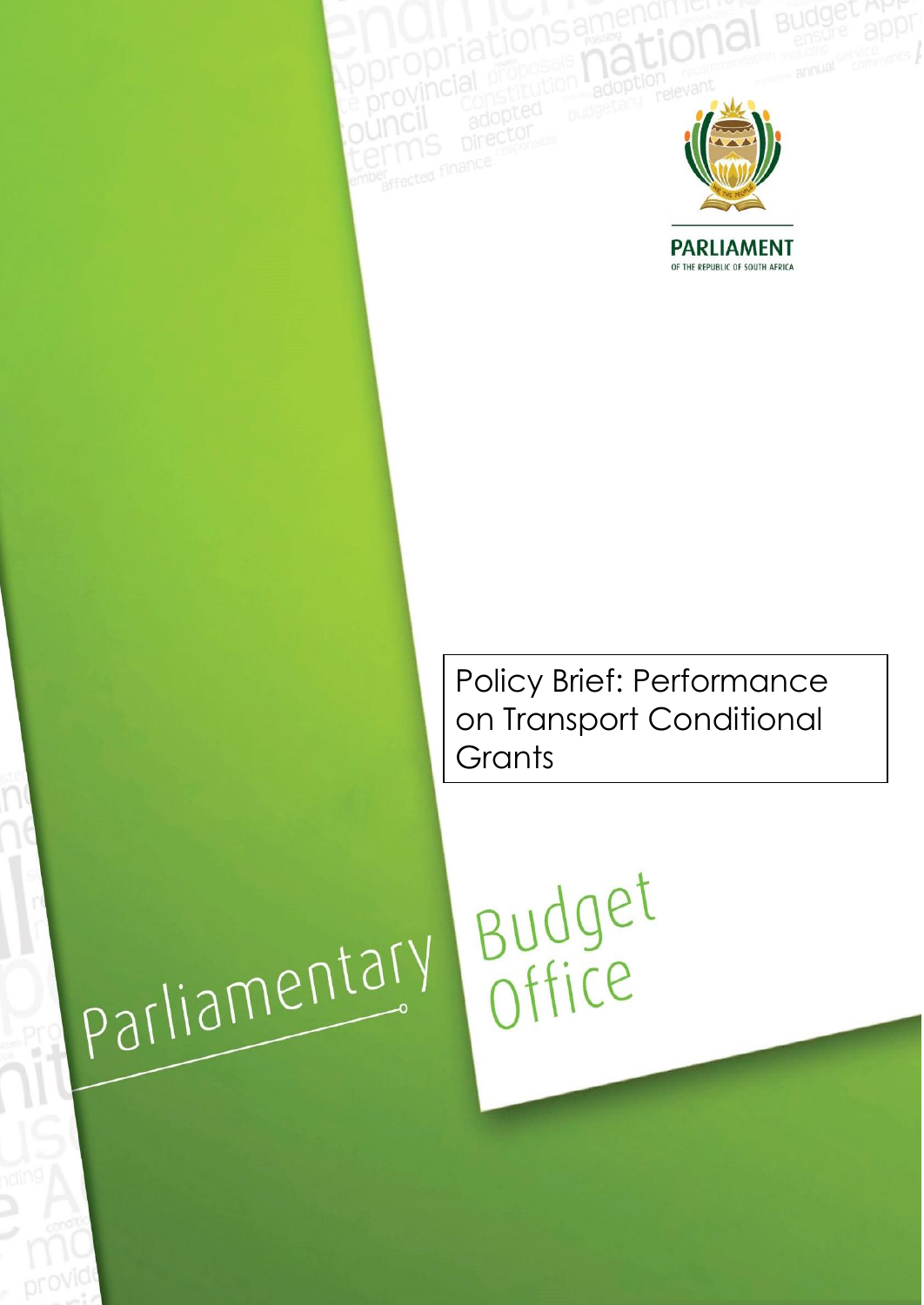The Parliamentary Budget Office (PBO) has been established in terms of the Money Bills Amendment Procedure and Related Matters Act (Act 9 of 2009). The PBO provides independent, objective and professional advice and analysis to Parliament on matters related to the budget and other money Bills. The PBO supports the implementation of the Act by undertaking research and analysis for the Finance and Appropriations Committees.

Director: Dr Dumisani Jantjies

Author: Mmapula Sekatane Enquiries[: msekatane@parliament.gov.za](mailto:msekatane@parliament.gov.za)

#### **Ref. no. 21/2/3 (December 2021)**

To obtain additional copies of this document, please contact: Parliamentary Budget Office 4th Floor Parliament Towers 103-107 Plein Street Parliament of the Republic of South Africa Tel: +27 021 403 2360 Email: [pboinfo@parliament.gov.za](mailto:pboinfo@parliament.gov.za)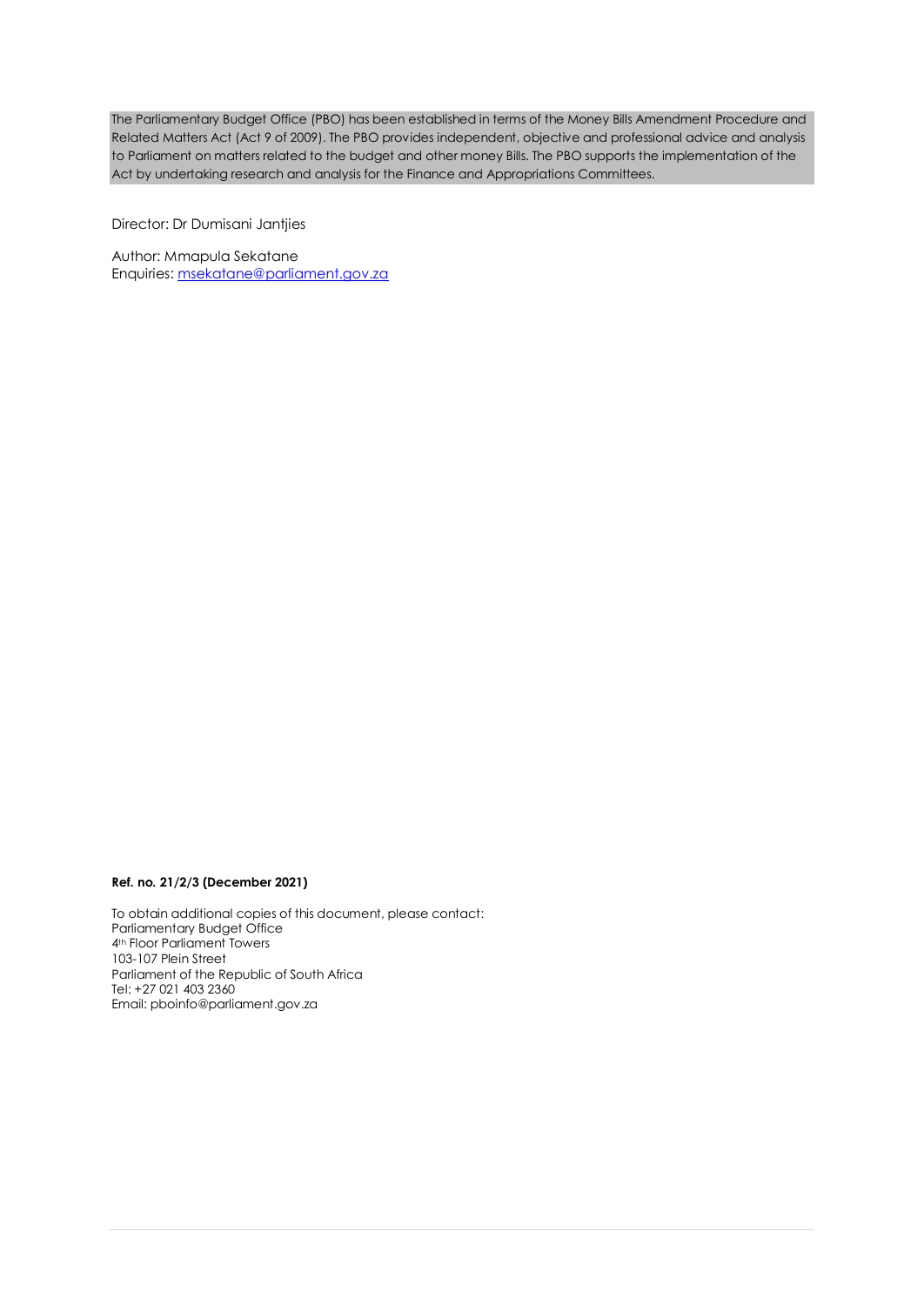# **Table of Contents**

| 4. Methodology for the evaluation of the Transport Conditional Grants 2019/20 3 |
|---------------------------------------------------------------------------------|
|                                                                                 |
|                                                                                 |
|                                                                                 |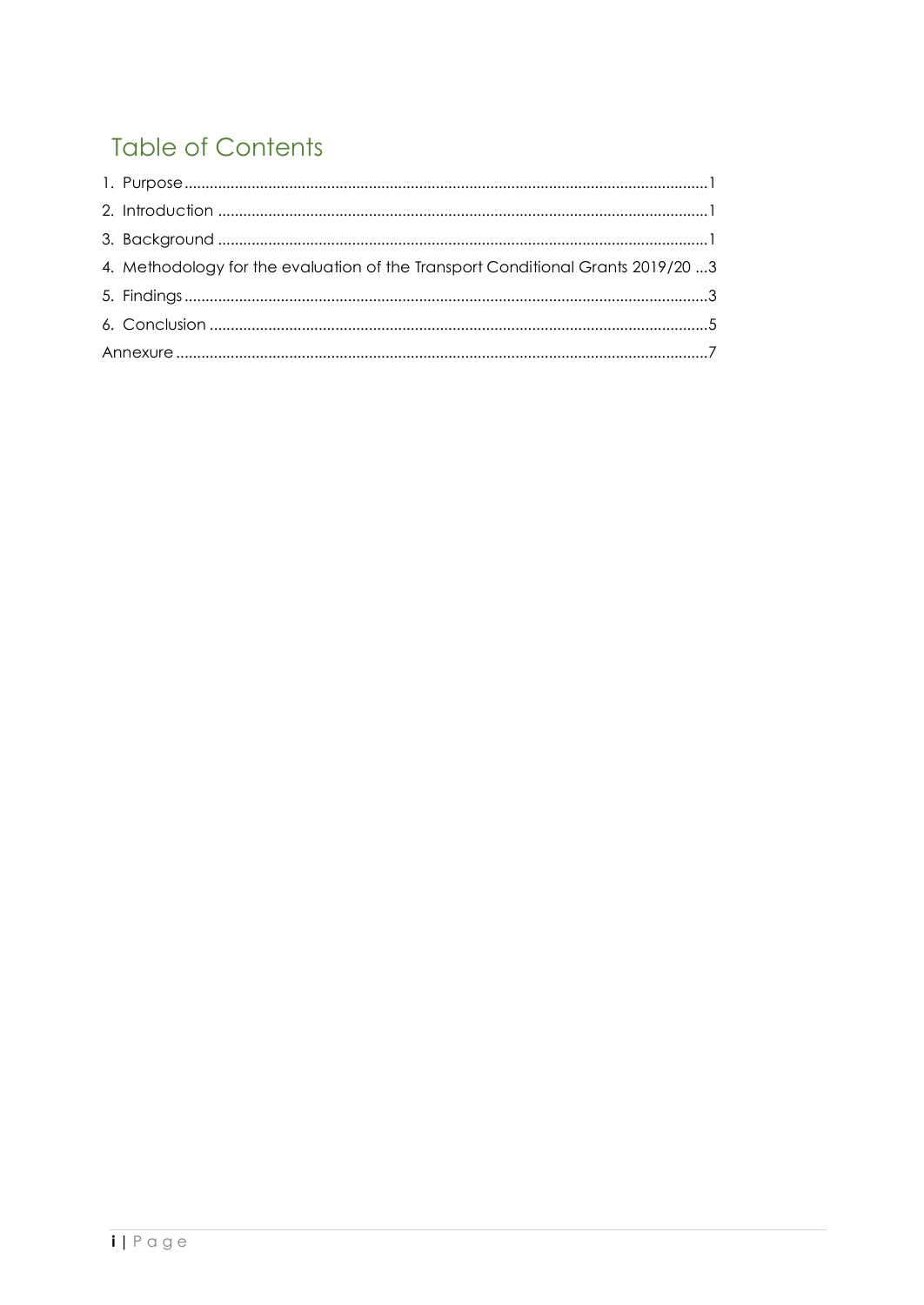## <span id="page-3-0"></span>**1. Purpose**

To provide Members of the Finance and Appropriations Committees with an evaluation of the structure and performance of the Transport Conditional Grants in 2019/20.

## <span id="page-3-1"></span>**2. Introduction**

Members of the Appropriations and Finance committees are required to determine value for money and progress with the implementation of policy priorities funded through the division of nationally raised revenue. The monitoring of the implementation of the budget, inclusive of conditional grants is part of the legislative process and reports are submitted to Parliament on a quarterly basis.

The reporting on conditional grant outputs is, however, not institutionalised for the reporting on a quarterly basis. This means government departments and entities may choose not to report on conditional grants separately, and many chose not to. Required performance, in a specific financial year, is included in the schedules to a Division of Revenue Act (DORA) two years beyond the performance period. Annual performance is also reflected in Annual Reports of the specific department administering the conditional grant for evaluation purposes of the specific year. The information provided in Annual Reports is often not complete, as in the instance of the Transport Conditional Grants in 2019/20.

The Parliamentary Budget Office has started a process to assist Members with their oversight role, specifically to determine the efficiency and effectiveness of the expenditure of nationally raised revenue. Due to the size and importance of priority funding, the PBO started a series of assessments on the information available in the schedules to the Division of Revenue Act (DORA). The assessments showed that the information provided in the DORA is not adequate to determine effectiveness.

The PBO analysis, on the progress with the implementation of conditional grants; therefore, mainly rely on the information provided in annual reports. This report continues the process by analysing the performance information reflected in the Annual Report of the Department of Transport, evaluating the performance on four Conditional Grants that comprised almost 40 per cent of the funding for transport in 2019/20.

## <span id="page-3-2"></span>**3. Background**

Nationally raised government revenue is divided between the three spheres of government in the form of an equitable share and conditional grants for specific purposes. The equitable division of revenue (according to a formula) raised nationally among spheres of government is divided among the national, provincial and local spheres of government.

Conditional allocations to provinces and municipalities from the national government's share of revenue are allocated to provinces and municipalities to supplement the funding of programmes or functions funded from provincial/municipal budgets; specific-purpose allocations to provinces/municipalities; and allocations-in-kind to provinces/municipalities for designated special programmes. Other conditional grants include funds that are not allocated to specific provinces/municipalities, that may be released to provinces/municipalities to fund an immediate response to a declared disaster. In the financial year 2019/20, four conditional grants were transferred to provinces and municipalities by the National Department of Transport.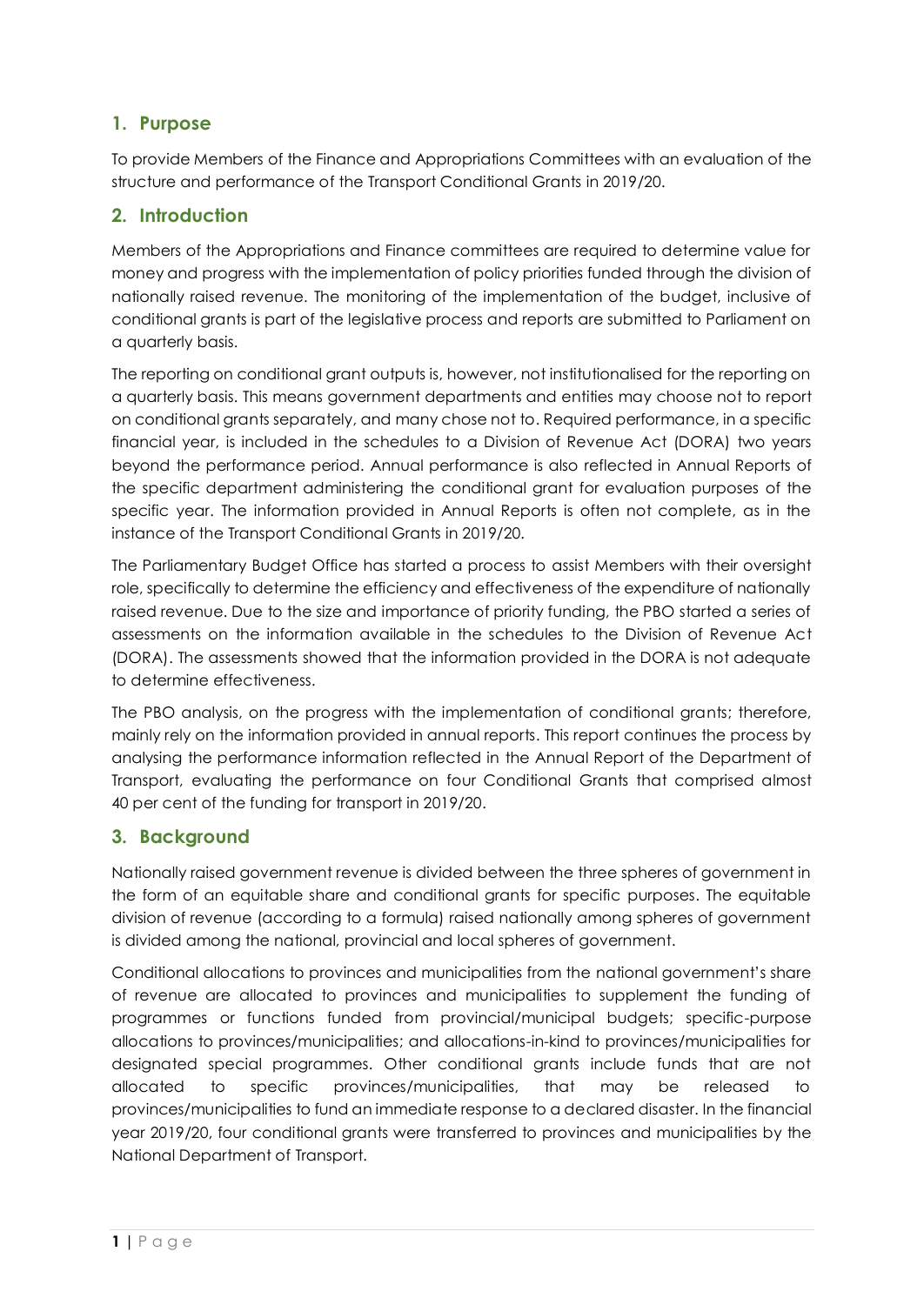The **Provincial Road Maintenance Grant** has three components. The largest component enables provinces to expand their maintenance activities, while the other two allow provinces to repair roads damaged by floods and rehabilitate roads that are heavily used in support of electricity production. The component for heavily used roads came to an end in 2019/20. Grant allocations are determined using a formula based on provincial road networks, road traffic and weather conditions. These factors reflect the different costs of maintaining road networks in each province. The grant requires provinces to follow best practices for planning, and to use and regularly update road asset management systems.

The **Public Transport Operations Grant** subsidises commuter bus service. It helps ensure that provinces meet their contractual obligations and provide services efficiently.

The **Public Transport Network Grant** administered by the Department of Transport, helps cities to create or improve public transport systems in line with the National Land Transport Act (2009) and the Public Transport Strategy. This includes all integrated public transport network infrastructure, such as bus rapid transit systems, conventional bus services, and pedestrian and cycling infrastructure. The grant also subsidises the operation of these services.

Since 2016/17 the allocations are determined through a formula, used to determine 95 per cent of the allocations, and a performance based incentive component introduced in 2019/20, which accounts for the remaining 5 per cent. A base component accounts for 20 per cent of the total allocations and is divided equally among all participating cities. This ensures that smaller cities in particular have a significant base allocation to run their transport system regardless of their size. The bulk of the formula (75%) is allocated based on three demanddriven factors, which account for the number of people in a city, the number of public transport users in a city and the size of a city's economy. The weighting of train commuters is reduced as trains are subsidised separately through the Passenger Rail Authority of South Africa (PRASA).

To qualify for an allocation from the performance incentive, a city must have an operational municipal public transport system approved by the national Department of Transport and they must have spent more than 80 per cent of their grant allocation in the previous financial year. Incentive allocations are then calculated based on the coverage of costs from fares, passenger trips and the city's own financial commitment to the system. Cities must exceed the minimum threshold in at least one of these three indicators.

The Department of Transport administers the **Rural Roads Asset Management System Grant** to improve rural road infrastructure. The grant funds the collection of data on the condition and usage of rural roads in line with the Road Infrastructure Strategic Framework for South Africa. This information guides investments to maintain and improve these roads. District municipalities collect data on all the municipal roads in their area, ensuring that infrastructure spending (from the municipal infrastructure grant and elsewhere) can be properly planned to maximise impact. As data becomes available, incentives will be introduced to ensure that municipalities use this information to plan road maintenance appropriately. The municipal infrastructure grant stipulates that municipalities must use data from roads asset management systems to prioritise investment in roads projects.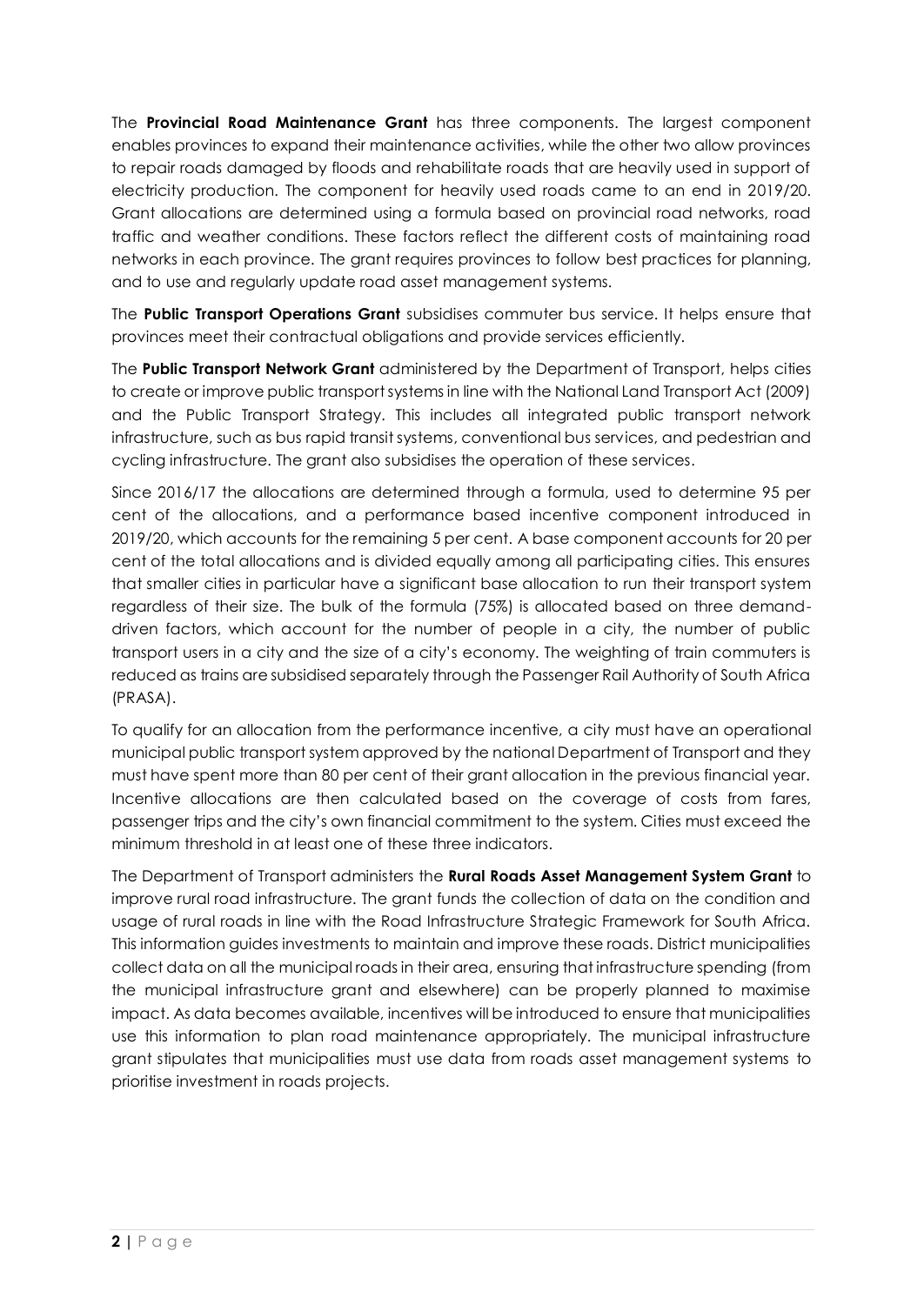## <span id="page-5-0"></span>**4. Methodology for the evaluation of the Transport Conditional Grants 2019/20**

The level of quality and completeness of performance information affects oversight bodies' ability to evaluate performance outcomes on expenditure. To be able to determine efficiency, performance indicators should be specific, relevant and linked to the budget. Effectiveness can be determined only by measuring change over time by measuring impact indicators. Impact indicators are mainly measured over a 5-year period and reflected in the Medium Term Strategic Framework of Government.

Performance information from the 2019/20 Annual Report of the National Department of Transport is reflected in tables 1 to 4 (Annexure) and are arranged according to the purpose of the conditional grants and expected outputs. Due to incomplete performance information in the Annual Report, the 2021 DORA was used for audited financial outcomes and actual service delivery performance. The data used for the analysis is clearly stated in the tables.

#### <span id="page-5-1"></span>**5. Findings**

The PBO's assessment of the information as presented in tables 1 to 4 shows that:

#### **Provincial Road Maintenance Grant (PRMG)**

The goal of this grant is to ensure efficient and effective investment in provincial roads to implement the Road Infrastructure Strategic Framework for South Africa in line with the S'hamba Sonke road programme and other related road infrastructure asset management programmes.

Table 1 shows that, of the R11.1 billion allocated for this grant, R1.4 billion was spent by provinces by the end of the national financial year. This expenditure amount reflects under spending. According to the Department, the under spending was due to unforeseen project delays during implementation and/or in some cases due to planning delays or procurement related delays.

Table 1 also shows the performance within four categories of outputs namely:

- Planning Final Road Asset Management Plan (RAMP)
- Network conditions actual delivery related measures against 2019/20 targets defined in the final RAMP and APP for each province
- Job creation performance measures planned based on national job creation indicators
- Contractor development programme- reporting on the provinces' contractor development programme

Although accumulated targets were not determined based on the provincial RAMPs and Annual Performance plans, the Department reported total actual outputs. Without the provision of targets, it is; therefore, not possible to determine whether the planned outputs were achieved.

To be able to determine efficiency (as required by the goal) a target for cost per  $m<sup>2</sup>$  or km would be useful to compare an actual output with, over time or to do a comparison between provinces.

Although the actual outputs show that 934 km surfaced roads were rehabilitated, 1809 km surfaced roads were resurfaced, 556 km of blacktop patching (including pothole repairs) were done and 3 743 km of gravel roads were re-gravelled, etc. creating 142 908 it is not possible to determine the effectiveness of this investment, without knowing the actual need in terms of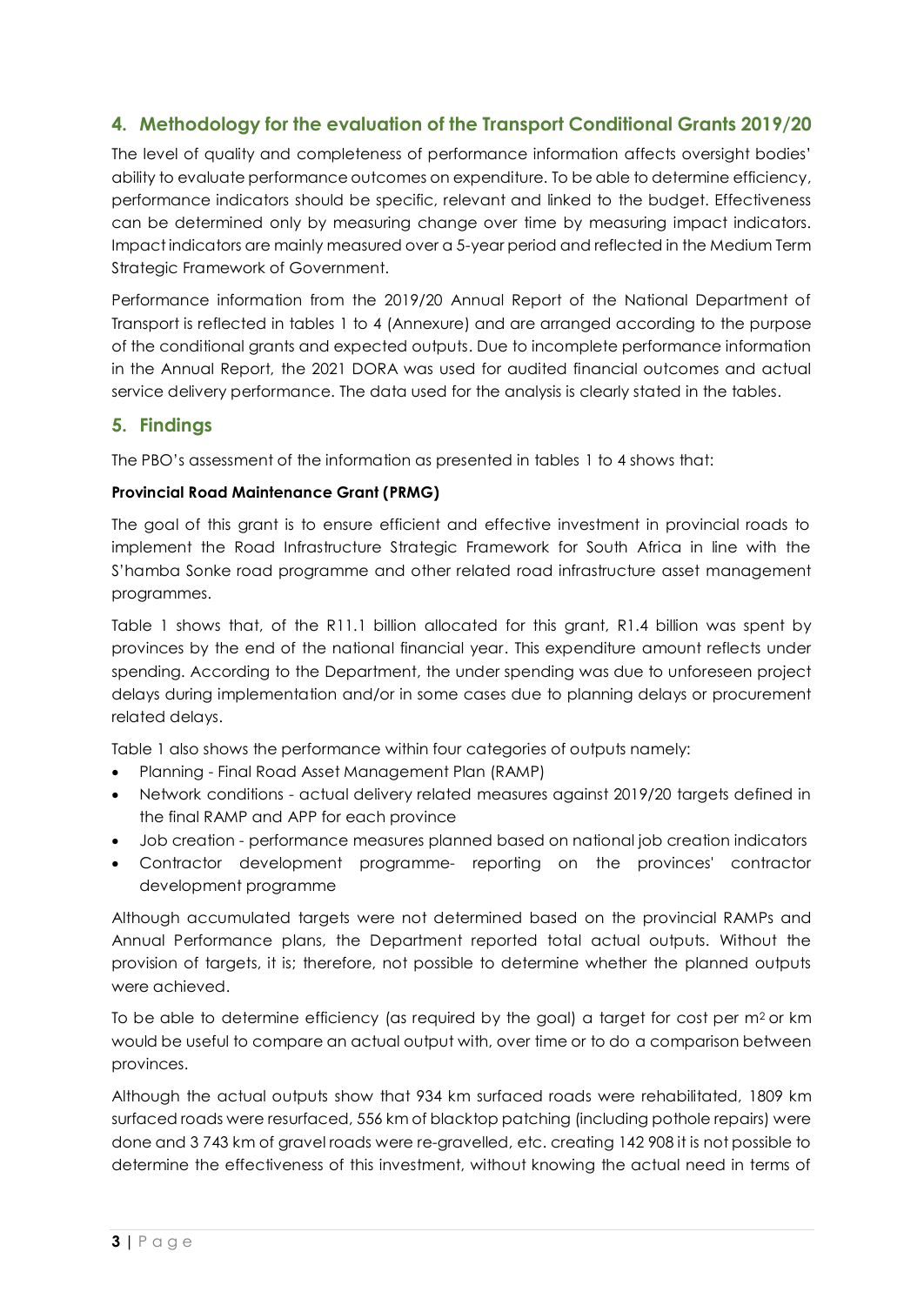the Road Asset Management Plan. An output indicator to determine the percentage of the needs addressed will be useful to determine the effectiveness as required by the goal of this grant.

#### **Public Transport Operations Grant (PTOG)**

The purpose of this grant is to provide supplementary funding towards public transport services provided by provincial departments of transport.

Table 2 shows that the Department has spent R6 billion of the transferred funds amounting to R6.3 billion. This expenditure amount reflects an under spending of R300 million. Reduced spending emanates from some contracts being relinquished by operators in Gauteng (Boksburg), including the interruption of services specifically in North West Transport Investment as well as penalties imposed for non-performance in other provinces.

Despite under spending on this grant, table 2 shows that the provincial departments of transport has made progress with the provisioning of six (6) outputs of this grant:

- 6 353 vehicles subsidised o Passengers per vehicle 3 561.3
- 76 239 cumulative annual vehicles subsidised
- 5705 862 trips operated
	- o Passengers per trip operated 47.6
- 271 508 666 passengers subsidised o Subsidy per passenger R22.21
- 225 349 765 kilometres subsidised
	- o Subsidy per kilometre operated R26.76
- 13 104 employees
	- o Employees per vehicle 2.1

However, there was no reporting on the progress made with the number of scheduled trips. No targets were set for outputs for this grant. Non setting of targets makes it difficult to measure non-financial performance of this grant.

#### **Public Transport Network Grant (PTNG)**

The goal of this grant is to support the National Land Transport Act (Act No. 5 of 2009) and Public Transport Strategy (PTS) and Action Plan in promoting the provision of accessible, reliable and affordable integrated municipal public transport network services.

Of the R6.5 billion allocated for this grant, R6.4 billion (98.6%) was transferred to municipalities. An amount of R98 million for Nelson Mandela Bay was not transferred, following an instruction to the Department of Transport from the National Treasury not to transfer. This means that R6,3 was transferred. Table 3 shows that the municipalities spent R3,1 billion of the transferred amount, leading to an under spending of 49 per cent. The municipal sphere's financial year annually runs for three more months after the end of the national financial year therefore, the unspent funds are likely to be spent thus increasing the expended amount to date.

Table 3 also shows that municipalities that received the grant are making progress with the provisioning of the Network Infrastructure Component, however there is no reporting on the progress made with the provisioning of the Network Operations Component, which should include reporting on: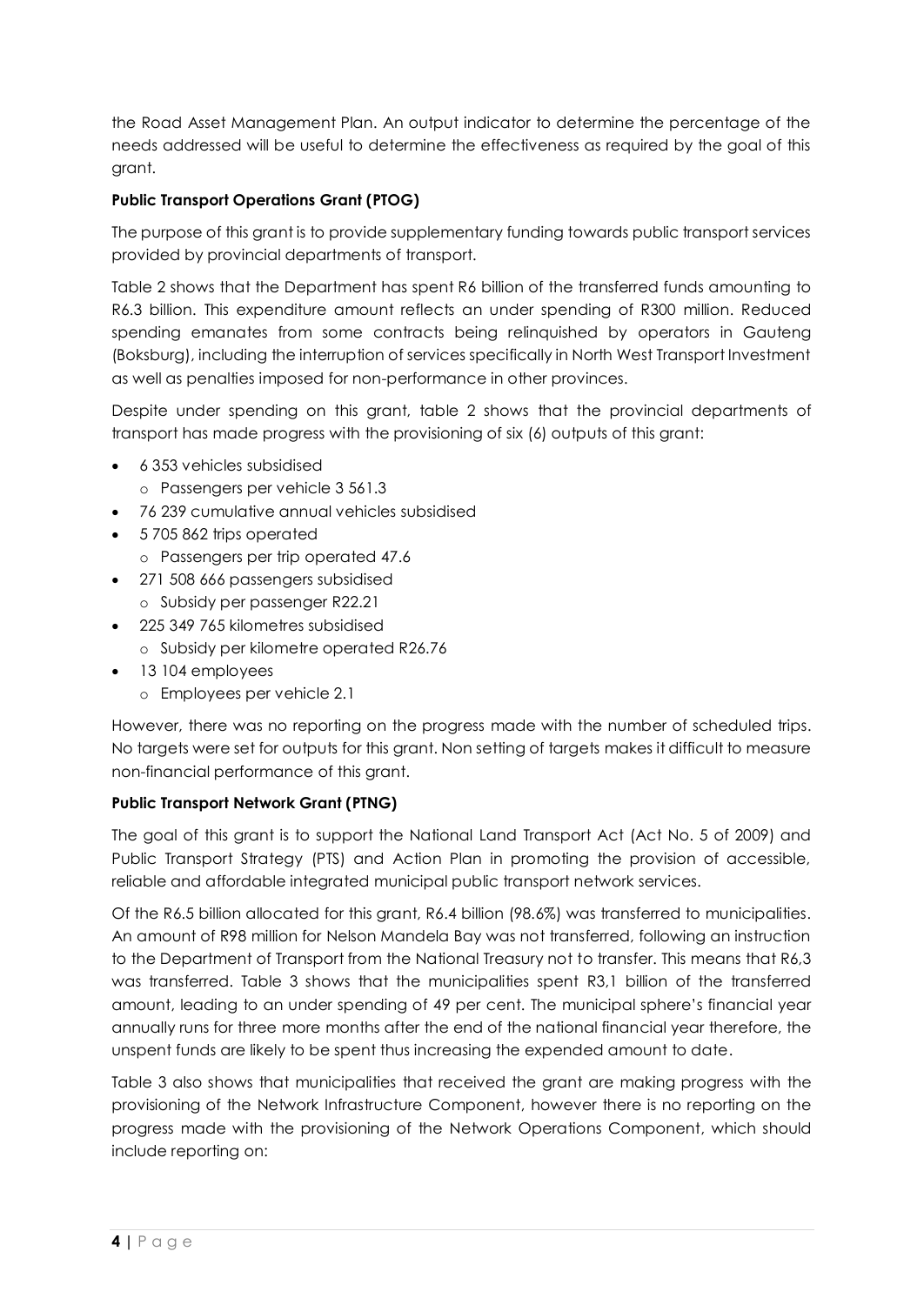- Number of average weekday passenger trips carried on Public Transport Network Grant (PTNG) funded networks
- Number and percentage of municipal households within a 500m walk to an Integrated Public Transport Network (IPTN) station or stop that has a minimum peak period frequency of 15 minutes or better
- Percentage uptime for network operating systems as a proportion of the network's public operating hours
- Passengers per network vehicle per average weekday

#### **Rural Road Asset Management Systems Grant (RRAMS)**

The goal of this grant is to ensure efficient and effective investment in municipal roads through development of the Road Asset Management Systems (RAMS) and collection of data.

Table 4 shows that the Department has spent R66.6 million of the transferred funds amounting to R108 million. The Department indicates that municipalities spent an average of 61.7 per cent of the funds that were transferred. Slow spending was due to the capital nature of most of the expenditure.

Table 4 lists the expected outputs as per annual report as follows:

- Road condition data (paved and unpaved)
- Traffic data
- Data on condition of structures as per Technical Methods for Highways (TMH) 19 (including bridges and culverts)
- Prioritised project list for roads to inform Municipal Infrastructure Grant project selection

The Department indicated in the annual report that, districts municipalities were at various stages of data collection in compliance with the asset management data collection frequencies as per the RIFSA; therefor actual service delivery performance as reflected in 2021 DORA were used for the analysis:

- 16 017 kilometres of paved road network assessed
- 21 644 kilometres of unpaved road network assessed
- 13 568 structures identified by the programme in the district municipalities receiving the grant
- 164 graduates were recruited into the programme

The main purpose of this grant is to assist district municipalities to develop RAMS to guide infrastructure maintenance and investment. It should be noted that no traffic or safety assessment data were included in the 2021 DORA service delivery for 2019/20. The collection and reporting on traffic and safety data needs to be encouraged to improve spatial integration, social infrastructure development and to reduce motor vehicle accidents.

### <span id="page-7-0"></span>**6. Conclusion**

In the financial year 2019/20, four conditional grants were transferred to provinces and municipalities by the National Department of Transport. Provincial Road Maintenance Grant, Public Transport Operations Grant, Public Transport Network Grant and Rural Road Asset Management Systems Grant.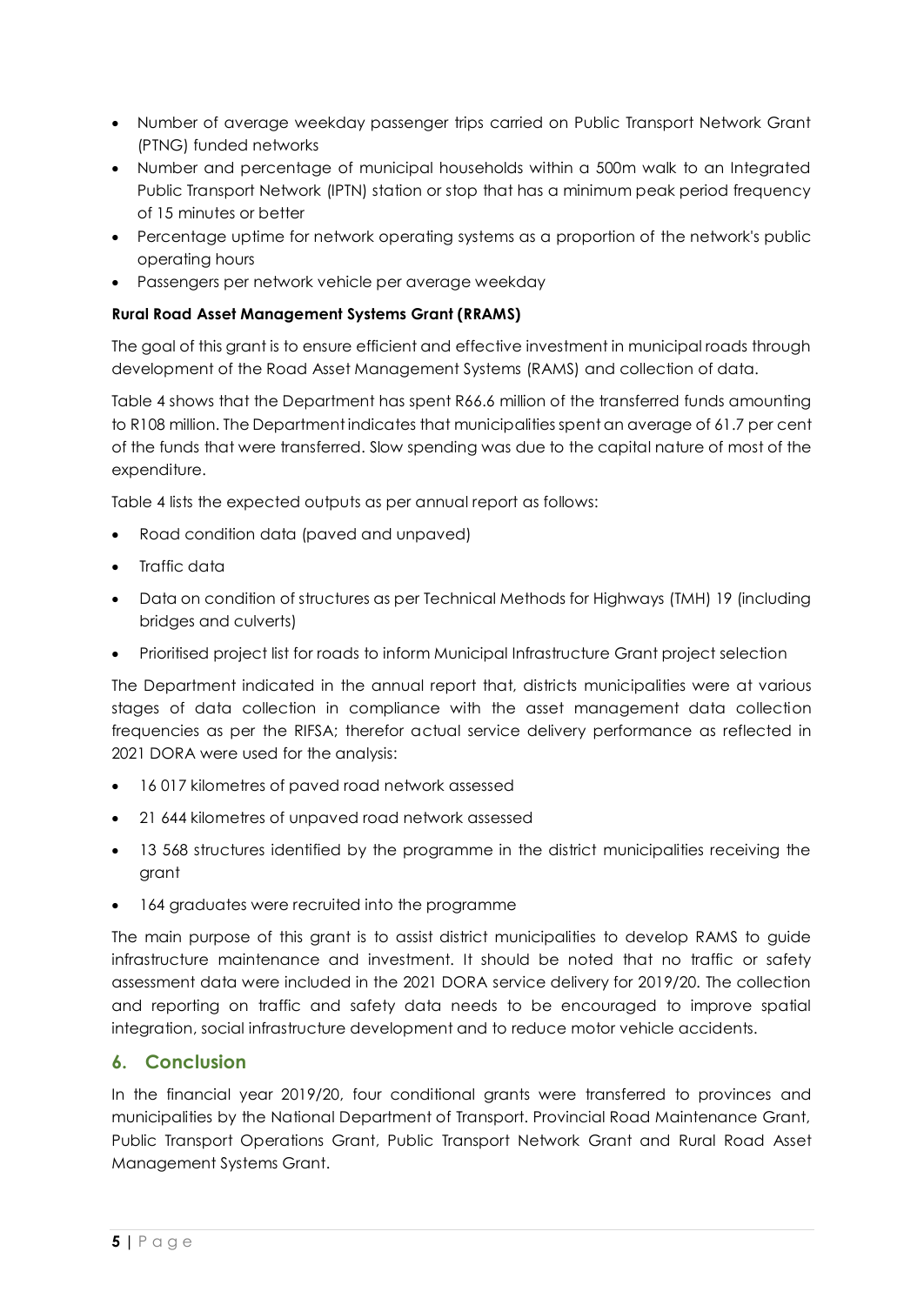The analysis of the information on the conditional grants shows:

- Performance outputs/indicators were not well defined
- There was a mismatch between expected outputs and actual outputs
- Poor or no reporting on actual non-financial information
- No targets were set for outputs
- There was incomplete performance information in the Annual Report

The lack of proper performance information on conditional grants in the Annual Reports of departments, in general, makes it difficult for Parliament to determine the effectiveness of expenditure and impact of the outputs delivered by provincial departments. The Department of Transport, however, stated that at the time of compiling the annual report, not all provinces were able to provide their detailed reports due to office closures during the COVID 19 Lockdown restrictions.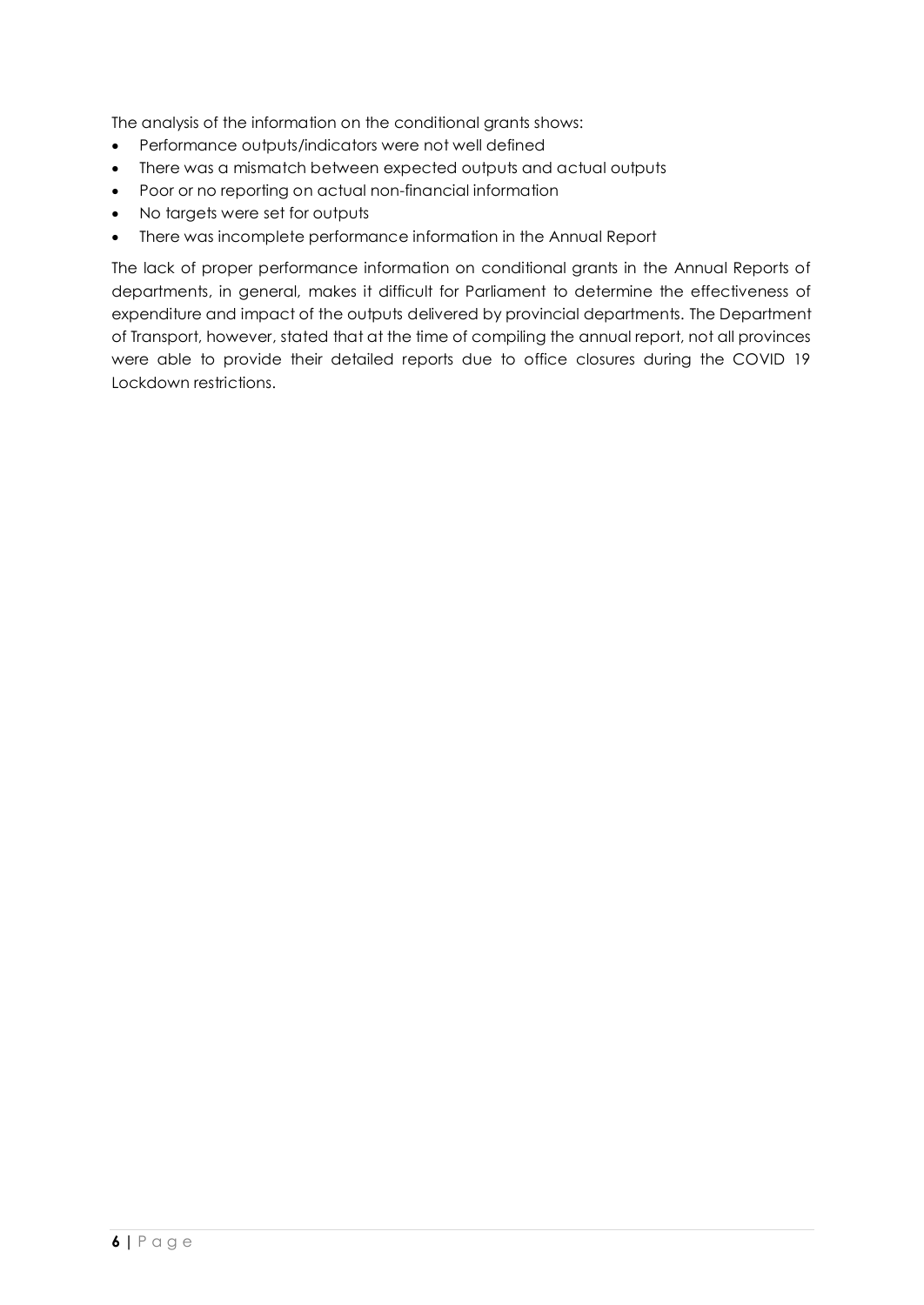## **Annexure**

Table 1: Provincial Road Maintenance Grant (PRMG)

| Purpose of the grant                                                                                                                                                                                                                                                                                                                                                                                                                                                                                                                                                                                                                                                                                                                                                                             | <b>Expected outputs</b>                                                                                                                                                                                                                                                                                                                                                                                                                                                                                                                                                                                                                                                                                                                                                                                                                                                                                                                                                                                                                                                                                                                                                                                                                                                                                                                                                                                                                                                                                                                                                                          | Actual outputs (Annual Report & DORA 2021)                                                                                                                                                                                                                                                                                                                                                                                                                                                                                                                                                                                                                                                                                                                                                                                                                                                                                                                                                                                                                                                                                                                          |
|--------------------------------------------------------------------------------------------------------------------------------------------------------------------------------------------------------------------------------------------------------------------------------------------------------------------------------------------------------------------------------------------------------------------------------------------------------------------------------------------------------------------------------------------------------------------------------------------------------------------------------------------------------------------------------------------------------------------------------------------------------------------------------------------------|--------------------------------------------------------------------------------------------------------------------------------------------------------------------------------------------------------------------------------------------------------------------------------------------------------------------------------------------------------------------------------------------------------------------------------------------------------------------------------------------------------------------------------------------------------------------------------------------------------------------------------------------------------------------------------------------------------------------------------------------------------------------------------------------------------------------------------------------------------------------------------------------------------------------------------------------------------------------------------------------------------------------------------------------------------------------------------------------------------------------------------------------------------------------------------------------------------------------------------------------------------------------------------------------------------------------------------------------------------------------------------------------------------------------------------------------------------------------------------------------------------------------------------------------------------------------------------------------------|---------------------------------------------------------------------------------------------------------------------------------------------------------------------------------------------------------------------------------------------------------------------------------------------------------------------------------------------------------------------------------------------------------------------------------------------------------------------------------------------------------------------------------------------------------------------------------------------------------------------------------------------------------------------------------------------------------------------------------------------------------------------------------------------------------------------------------------------------------------------------------------------------------------------------------------------------------------------------------------------------------------------------------------------------------------------------------------------------------------------------------------------------------------------|
| To supplement provincial investments for road<br>infrastructure maintenance (routine, periodic<br>and special maintenance)<br>To ensure that all roads are classified as per the<br>Road Infrastructure Strategic Framework for<br>Africa<br>the<br>South<br>and<br>technical<br>recommendations for highways, and the Road<br>Classification and Access Management<br>guidelines<br>To implement and maintain Road Asset<br>Management Systems (RAMS)<br>To supplement provincial projects for the<br>repair of roads and bridges damaged by<br>incidents<br>including<br>unforeseen<br>natural<br>disasters<br>To improve the state of the road network<br>serving electricity generation infrastructure<br>To improve road safety with a special focus on<br>pedestrian safety in rural areas | Final Road Asset Management Plan (RAMP) and tabled project list for<br>the 2019 medium term expenditure framework (MTEF) in a Table B5<br>format by 29 March 2019<br>Network condition assessment and determination of projects priority list<br>from the RAMS<br>The following actual delivery related measures against 2019/20 targets<br>defined in the final RAMP and annual performance plan (APP) for<br>each province:<br>Number of m <sup>2</sup> of surfaced roads rehabilitated (quarterly)<br>$\circ$<br>Number of m <sup>2</sup> of surfaced roads resurfaced (overlay or reseal)<br>$\circ$<br>Number of m <sup>2</sup> of blacktop patching (including pothole repairs)<br>$\circ$<br>Number of kilometres of gravel roads re-gravelled<br>$\circ$<br>Number of kilometres of gravel roads bladed<br>$\circ$<br>Number of kilometres of gravel roads upgraded (funded from<br>$\circ$<br>provincial equitable share)<br>The following performance measures were planned based on national<br>job creation indicators<br>Number of jobs created<br>$\circ$<br>Number of full time equivalents created<br>$\circ$<br>Number of youths employed $(18 - 35)$<br>$\cap$<br>Number of women employed<br>$\circ$<br>Number of people living with disabilities employed<br>$\Omega$<br>Reporting on the provinces' contractor development programme<br>Number of small medium micro enterprises contracted<br>$\circ$<br>Updated road condition data (paved and unpaved) including<br>instrumental/ automated road survey data, traffic data, safety audit<br>report and bridge conditions | All provinces developed/updated the Road Asset<br>$\bullet$<br>Management Plan<br>22 232 kilometres (km) of surfaced roads visually<br>$\bullet$<br>assessed as per the applicable TMH manual<br>26 575 kilometres (km) of gravel roads visually<br>$\bullet$<br>assessed as per the applicable TMH manual<br>3267 714 of m2 of surfaced roads rehabilitated<br>$\bullet$<br>(effectively 934 km)<br>6 330 463 of m2 of surfaced roads resurfaced<br>$\bullet$<br>(overlay or reseal) (effectively 1809 km)<br>947 598 of m2 of blacktop patching (including<br>$\bullet$<br>pothole repairs) (effectively 556 km)<br>3743 kilometres (km) of gravel roads re-gravelled<br>$\bullet$<br>378 458 kilometres (km) of gravel roads bladed<br>$\bullet$<br>190 kilometres (km) of gravel roads upgraded<br>$\bullet$<br>(funded from provincial equitable share)<br>142 908 number of jobs created<br>$\bullet$<br>56 659 number of full time equivalents created<br>45 452 number of youth employed $(18 - 35)$<br>94 701 number of women employed<br>504 number of people living with disabilities<br>340 number of small medium micro enterprises were<br>contracted |
| <b>Audited financial outcomes</b>                                                                                                                                                                                                                                                                                                                                                                                                                                                                                                                                                                                                                                                                                                                                                                | Transferred amount per amended DORA R11.1 billion                                                                                                                                                                                                                                                                                                                                                                                                                                                                                                                                                                                                                                                                                                                                                                                                                                                                                                                                                                                                                                                                                                                                                                                                                                                                                                                                                                                                                                                                                                                                                | Amount spent by provinces R1.4 billion                                                                                                                                                                                                                                                                                                                                                                                                                                                                                                                                                                                                                                                                                                                                                                                                                                                                                                                                                                                                                                                                                                                              |

<span id="page-9-0"></span>Source: Annual Report National Department of Transport, 2021 DORA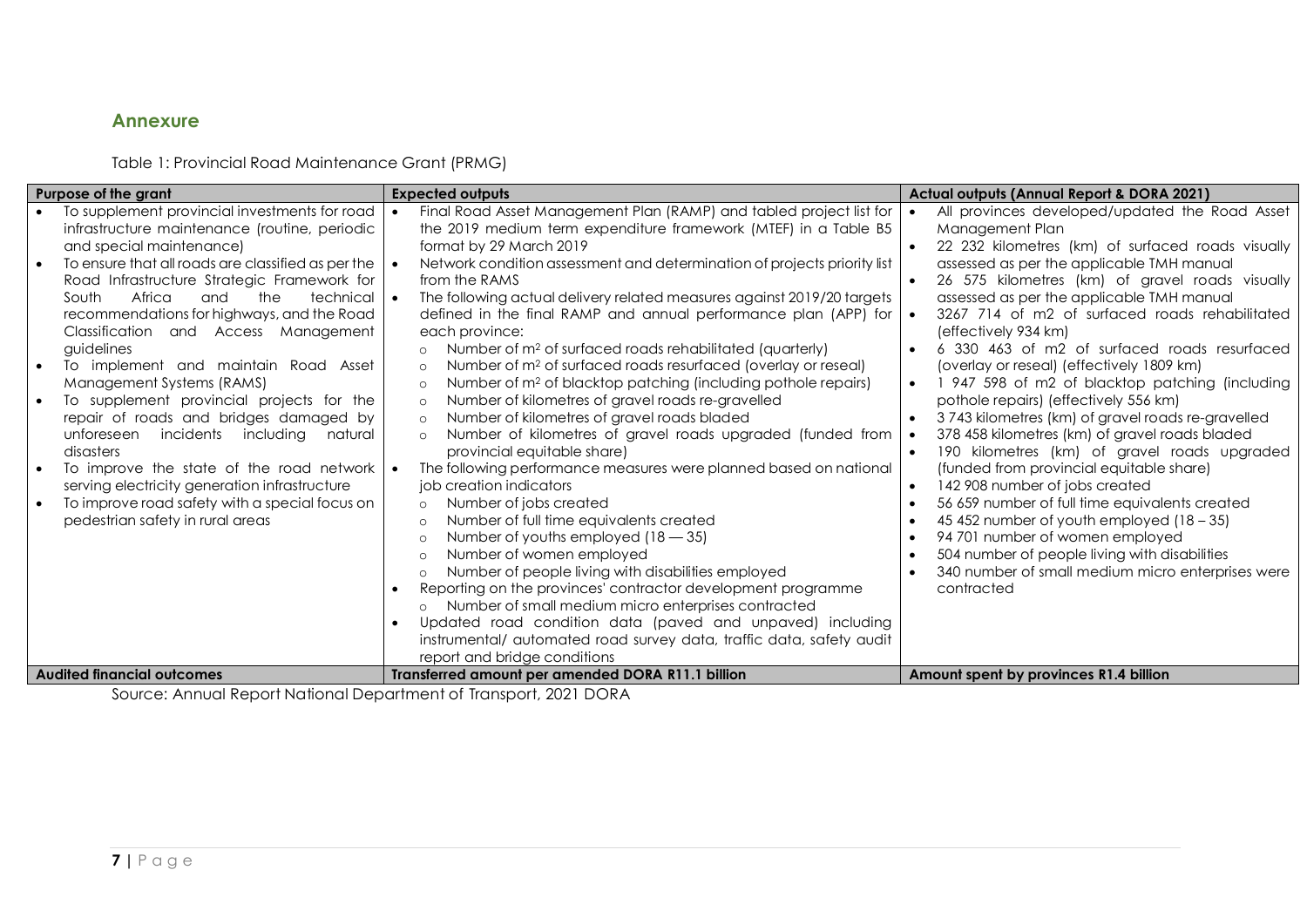Table 2: Public Transport Operations Grant (PTOG)

| Purpose of the grant                                                                                                        | <b>Expected outputs</b>                                                                                                                                                                                                                | <b>Actual outputs (Annual Report &amp; DORA 2021)</b>                                                                                                                                                                                                                                                                                                                         |
|-----------------------------------------------------------------------------------------------------------------------------|----------------------------------------------------------------------------------------------------------------------------------------------------------------------------------------------------------------------------------------|-------------------------------------------------------------------------------------------------------------------------------------------------------------------------------------------------------------------------------------------------------------------------------------------------------------------------------------------------------------------------------|
| provide supplementary funding towards public<br>To<br>transport services provided by provincial departments of<br>transport | Number of vehicles subsidised<br>Number of cumulative annual vehicles subsidised<br>Number of scheduled trips<br>Number of trips operated<br>Number of passengers subsidised<br>Number of kilometers subsidised<br>Number of employees | 6353 vehicles subsidised<br>Passengers per vehicle 3 561.3<br>76 239 cumulative annual vehicles subsidised<br>5705862 trips operated<br>Passengers per trip operated 47.6<br>271 508 666 passengers subsidised<br>Subsidy per passenger R22.21<br>225 349 765 kilometers subsidised<br>Subsidy per kilometer operated R26.76<br>13 104 employees<br>Employees per vehicle 2.1 |
| <b>Audited financial outcomes</b>                                                                                           | Transferred amount per amended DORA R6.3 billion                                                                                                                                                                                       | <b>Total Amount spent by the provinces R6 billion</b>                                                                                                                                                                                                                                                                                                                         |

Source: Annual Report National Department of Transport, 2021 DORA

Table 3: Public Transport Network Grant (PTNG)

| Purpose of the grant                                                                                                                                                                                                                                                                                                                                                              | <b>Expected outputs</b>                                                                                                                                                                                                                                                                                                                                                                                                                                                                                                                                                                                                                                                                                                                                                                                                                                                                                                                                                                                                              | <b>Actual outputs (DORA 2021)</b>                                                                                                                                                                                                                                                                                                                                                                                                                                                                                                                                                                                                                                                                                                                                                                                                                                                                                                                                                                                                                                                                                                                                                                                                                                                                                                                                                                                                                                                                                                                                                                                                                                                              |
|-----------------------------------------------------------------------------------------------------------------------------------------------------------------------------------------------------------------------------------------------------------------------------------------------------------------------------------------------------------------------------------|--------------------------------------------------------------------------------------------------------------------------------------------------------------------------------------------------------------------------------------------------------------------------------------------------------------------------------------------------------------------------------------------------------------------------------------------------------------------------------------------------------------------------------------------------------------------------------------------------------------------------------------------------------------------------------------------------------------------------------------------------------------------------------------------------------------------------------------------------------------------------------------------------------------------------------------------------------------------------------------------------------------------------------------|------------------------------------------------------------------------------------------------------------------------------------------------------------------------------------------------------------------------------------------------------------------------------------------------------------------------------------------------------------------------------------------------------------------------------------------------------------------------------------------------------------------------------------------------------------------------------------------------------------------------------------------------------------------------------------------------------------------------------------------------------------------------------------------------------------------------------------------------------------------------------------------------------------------------------------------------------------------------------------------------------------------------------------------------------------------------------------------------------------------------------------------------------------------------------------------------------------------------------------------------------------------------------------------------------------------------------------------------------------------------------------------------------------------------------------------------------------------------------------------------------------------------------------------------------------------------------------------------------------------------------------------------------------------------------------------------|
| To provide funding for accelerated<br>construction and improvement of<br>public and non-motorised transport<br>infrastructure that form part of a<br>municipal integrated public transport<br>network and to support the planning,<br>regulation, control, management and<br>operations of fiscally and financially<br>sustainable municipal public transport<br>network services | Network Operations Component<br>Number of average weekday passenger trips carried<br>on Public Transport Network Grant (PTNG) funded<br>networks<br>Number and percentage of municipal households<br>within a 500m walk to an Integrated Public Transport<br>Network (IPTN) station or stop that has a minimum peak<br>period frequency of 15 minutes or better<br>Percentage uptime for network operating systems as a<br>proportion of the network's public operating hours<br>Passengers per network vehicle per average weekday<br>Network Infrastructure Component<br>Public transport network infrastructure including<br>dedicated lanes, routes and stops/shelters, stations,<br>depots, signage and information displays, control<br>centres and related information technology, fare<br>systems and vehicles (if the national Department of<br>Transport (DoT) in consultation with National Treasury<br>approves use of grant funds to purchase vehicles), non-<br>motorised transport (NMT) infrastructure that supports | Buffalo City: 2.48km of Qumza Highway upgraded from a two lane into a four<br>lane road, sidewalks on both sides of the road with total length of 4.96km<br>Cape Town: A cumulative total of 33.9 km of bi-directional dedicated BRT<br>busway has been constructed and 31.5km is fully operational; All 42 IRT<br>stations are complete and upgrades at Mitchells Plain PTI are complete and<br>fully operational; 4 of the stations have been rendered inoperable due to<br>significant damage inflicted during protest action and subsequent theft, All<br>Phase 1A &1B depots, i.e. Stables, Atlantis and the Inner City, are fully<br>operational; A cumulative total of 778 bus stops are operational, 686 are<br>complete and 82 temporary bus stops are planned for construction as part<br>of future contracts of which 25 temporary bus stops in Mitchells Plain form part<br>of the D04 Kapteinsklip extension (N2 Express)<br>Ekurhuleni: 80 per cent of all ITS equipment procured i.e. validators & gates,<br>Construction of the turn-around facilities at Winnie Mandela and Tembisa<br>Hospital completed. Construction of feeder routes in Tembisa and Southern<br>complimentary route to Vosloorus completed. Leralla interim depot<br>construction (earthworks, layer works & surfacing, area lighting and fencing)<br>completed. Construction of all pedestrian bridges completed, Construction<br>of two of the five stream crossings completed. Business Value Surveys for<br>Phase 1 A has been completed<br>eThekwini: Corridor $2 - 7$ of 27 kilometers roadway and 4 of 14 stations<br>completed; Corridor 3 – 24 of 26 kilometers and 14 of 17 stations completed; |